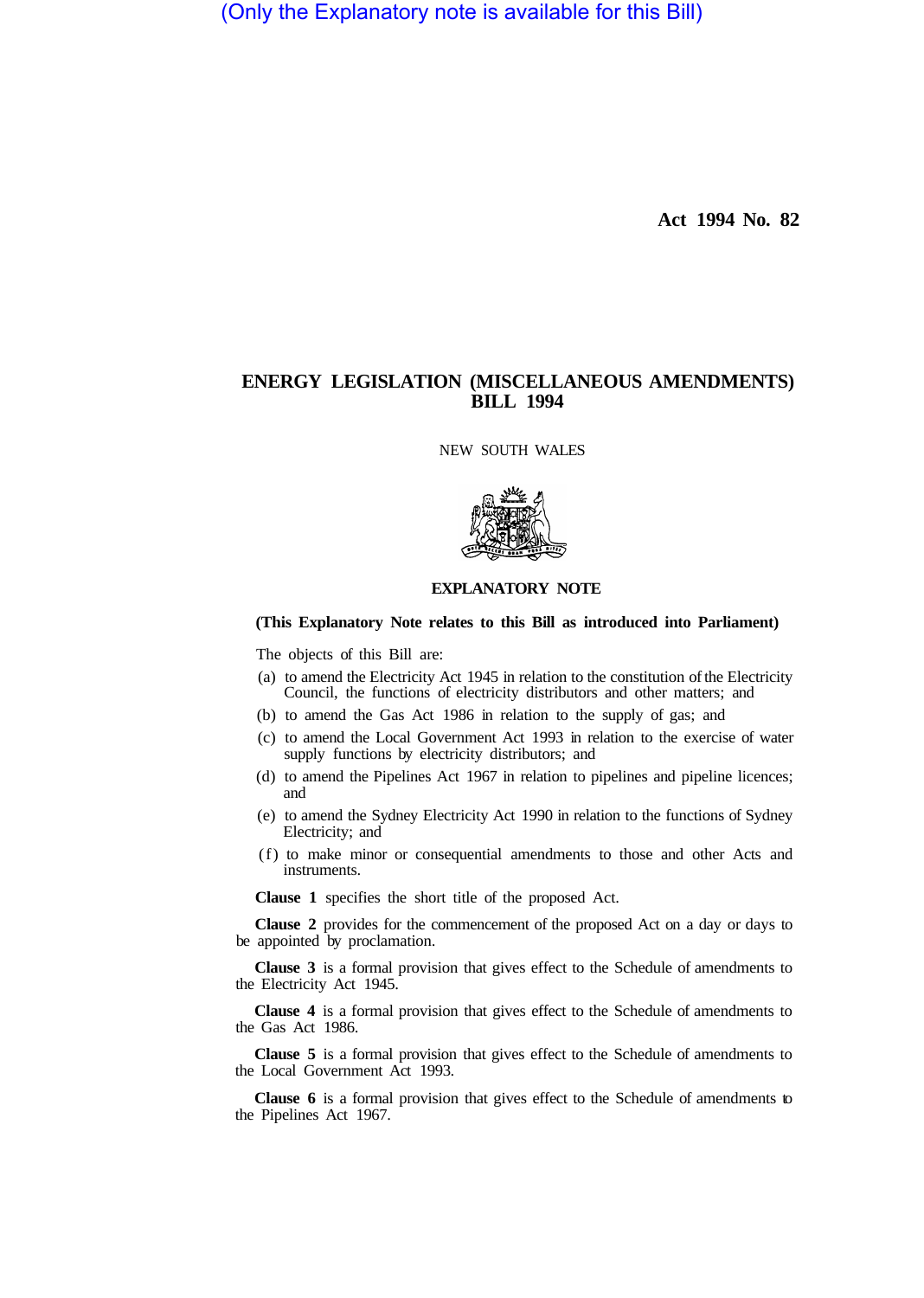### *Energy Legislation (Miscellaneous Amendments) 1994 [Act 1994 No. 82]*

**Clause 7** is a formal provision that gives effect to the Schedule of amendments to the Sydney Electricity Act 1990.

**Clause 8** is a formal provision that gives effect to the Schedule of minor or consequential amendments to other Acts and instruments.

### **SCHEDULE l—AMENDMENT OF ELECTRICITY ACT 1945**

# **Constitution of the Electricity Council**

The Electricity Council is currently constituted by 16 part-time members, of whom 14 hold office by virtue of holding particular offices or being the nominees of particular organisations and 2 are appointed by the Minister. It is proposed that the Council be reconstituted so as to consist of 16 part-time members appointed by the Minister, who are to include a nominee of the Labor Council and at least one nominee of the Electricity Association of New South Wales. See Schedule 1 (2) and (21).

#### **Pensioner rebates**

It is proposed to extend the pensioner rebate scheme under Part 3A of the Act to pensioners living in manufactured home estates and caravan parks. It is proposed also that subsidies for pensioner rebates be payable out of the Energy Administration Account established under section 35 of the Energy Administration Act 1987. Those subsidies are currently payable out of the Electricity Development Fund to which funds are transferred from the Energy Administration Account. The proposed amendment will avoid the need for the double transaction. See Schedule 1  $(10)$ ,  $(11)$  and  $(20)$ .

#### **Third party access to electricity distribution networks**

It is proposed that electricity distributors be required to ensure that access to their transmission systems and transmission network services is provided on a nondiscriminatory basis. See Schedule 1 (4)—proposed section 6FA.

#### **Certification of electrical articles**

Certain electrical articles cannot currently be sold unless they are approved by the Director of the Office of Energy, approved or registered by an interstate public authority or certified by Standards Australia. It is proposed to recognise other private certifying bodies. See Schedule 1  $(14)$ ,  $(15)$ ,  $(16)$  and  $(17)$ .

### **Water supply functions**

There are 3 electricity distributors which currently exercise water supply functions in addition to their electricity supply functions. Each was previously a county council exercising both electricity and water supply functions under the Local Government Act 1919. These functions were conferred on the electricity distributors, by means of a savings provision, when their predecessor county councils were abolished on 1 July 1993 by the Electricity (Amendment) Act 1993. It is proposed to restate their functions by means of substantive provisions. See Schedule 1 (4) (proposed section 6FB) and (22) (proposed Schedule 3). See also Schedule 3 (which amends the Local Government Act 1993) and Schedule 6 (which amends the Electricity (Savings, Transitional and Machinery Provisions) Regulation 1993).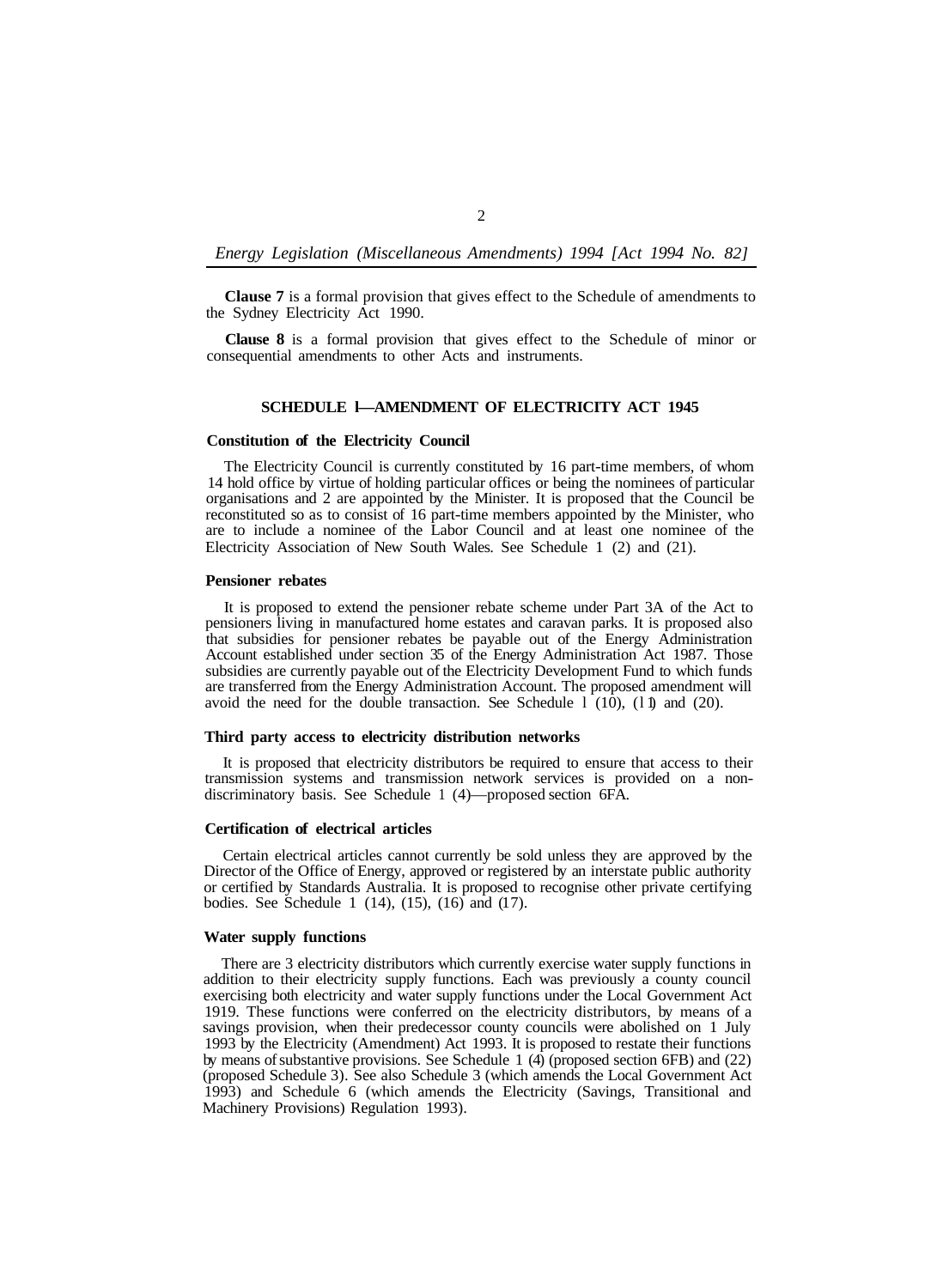## *Energy Legislation (Miscellaneous Amendments) 1994 [Act 1994 No. 82]*

## **Miscellaneous matters under the Electricity Act 1945**

The Bill proposes the following minor amendments:

- (a) an amendment to make it clear that notes included in the text of the Act do not form part of the Act (Schedule 1 (1)):
- (b) an amendment to ensure that an electricity distributor may act as a "carrier" of electricity for other persons (Schedule 1 (3));
- (c) an amendment to keep the tendering provisions of the Act in line with those of the Local Government Act 1993 which has recently been amended in this regard by the Local Government Legislation (Miscellaneous Amendments) Act 1994 (Schedule  $1(5)$ );
- (d) an amendment to provide that the Electoral Commissioner is the returning officer for certain elections under the Act (Schedule  $1(6)$ );
- (e) an amendment to enable the Minister to extend the period within which notice must be given to the Energy Corporation of changes in an electricity supply authority's pricing structures (Schedule 1 (8));
- (f) an amendment to extend the insurance provisions of the Act to persons and bodies, both within and beyond New South Wales, that exercise functions similar to those exercised by electricity supply authorities (Schedule 1 (9));
- $(12)$ : (g) an amendment removing a reference to a fund that is no longer used (Schedule 1
- in particular cases (Schedule 1 (18) and (19)); (h) amendments to confirm that certain approvals may be given generally as well as
- (i) amendments to effect minor statute law revision (Schedule  $1$   $(7)$ ,  $(13)$  and  $(23)$ );
- (j) amendments to enable the regulations to make provision of a savings or transitional nature consequent on the enactment of the proposed Act (Schedule 1 (24)).

# **SCHEDULE 2-AMENDMENTOF GAS ACT 1986**

# **Definition of "reticulation of gas"**

It is proposed to amend section 4 (which defines "reticulation of gas") so as to make it clear that the definition extends to the transmission of gas on behalf of another person. See Schedule 2 (1).

### **Exemptions from the Act**

It is proposed to provide that exemptions from the requirements of the Act be conferred by the regulations as well as by Governor's order, as is currently the case, and that exemptions under the regulations be capable of being granted to any gas distributor rather than, as is currently the case with those granted by Governor's order, gas distributors that are local authorities. See Schedule 2 (2).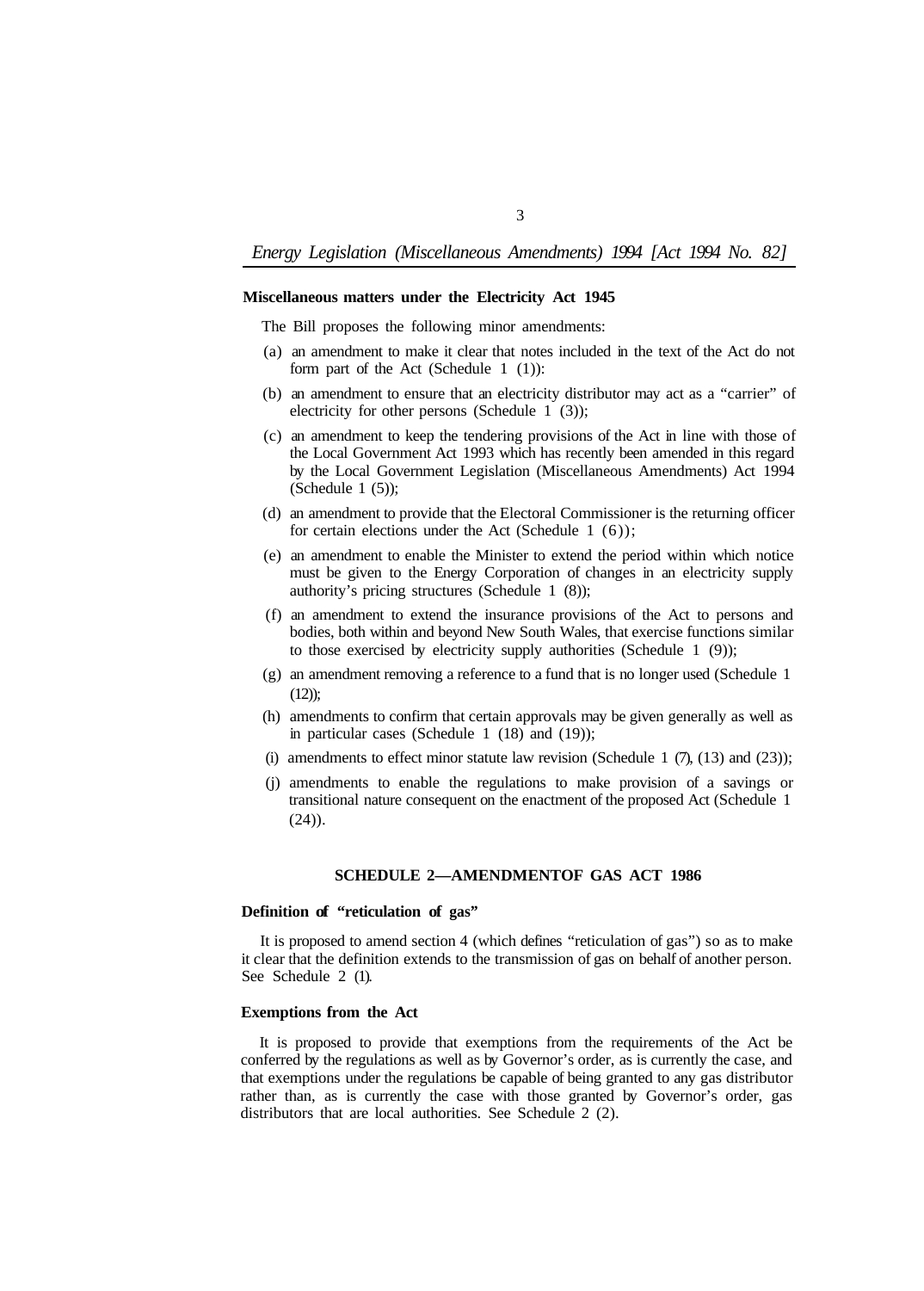# *Energy Legislation (Miscellaneous Amendments) I994 [Act 1994 No. 82]*

## **Amendment of conditions relating to third party access**

It is proposed to allow the Minister to consider the effect of a proposed amendment of conditions relating to third party access to gas distribution systems on gas users generally rather than, as is currently the case, gas users who would be affected by the amendment. See Schedule 2 (3).

# **SCHEDULE 3—AMENDMENT OF LOCAL GOVERNMENT ACT 1993**

It is proposed to insert a new Schedule 9 into the Act. The new Schedule will contain clauses that:

- (a) apply certain provisions of the Local Government Act 1993 to electricity supply authorities exercising water supply functions under proposed section 6FB of the Electricity Act 1945 (clause 1); and
- (b) modify those provisions in their application to electricity supply authorities exercising such functions (clauses 2–9); and
- (c) modify the provisions of the Electricity Act 1945 in their application to electricity supply authorities exercising such functions (clauses 11-19).

The Schedule will also allow the regulations to make further modifications to the provisions of each Act in their application to electricity supply authorities exercising such functions (clauses 10 and 20). See proposed Schedule 3 (14) and (15).

The remaining provisions will insert new notes, or amend existing notes, to draw attention to the effect of the new Schedule in relation to the provisions of the Local Government Act 1993. See Schedule 3 (1)–(13).

### **SCHEDULE 4—AMENDMENT OF PIPELINES ACT 1967**

#### **Licensing of pipelines constructed under other laws**

It is proposed to make it clear that the operation of a pipeline whose construction is commenced or completed under an Act (other than the Pipelines Act 1967) or under a Commonwealth Act requires a licence under the Pipelines Act 1967 where that other Act ceases to apply to the pipeline (Schedule 4 (2)—proposed section 11 (2A)). It is proposed also to make provision for the procedures for licensing such a pipeline and to make provisions of a savings and transitional nature with respect to existing pipelines of that kind (Schedule 4  $(3)-(9)$ ).

#### **SCHEDULE 5—AMENDMENT OF SYDNEY ELECTRICITY ACT 1990**

# **Definition of "supply"**

It is proposed to ensure that Sydney Electricity may act as a ''carrier" of electricity for other persons in the same manner as is contemplated for electricity distributors in Schedule 1 (3). See Schedule 5 (1).